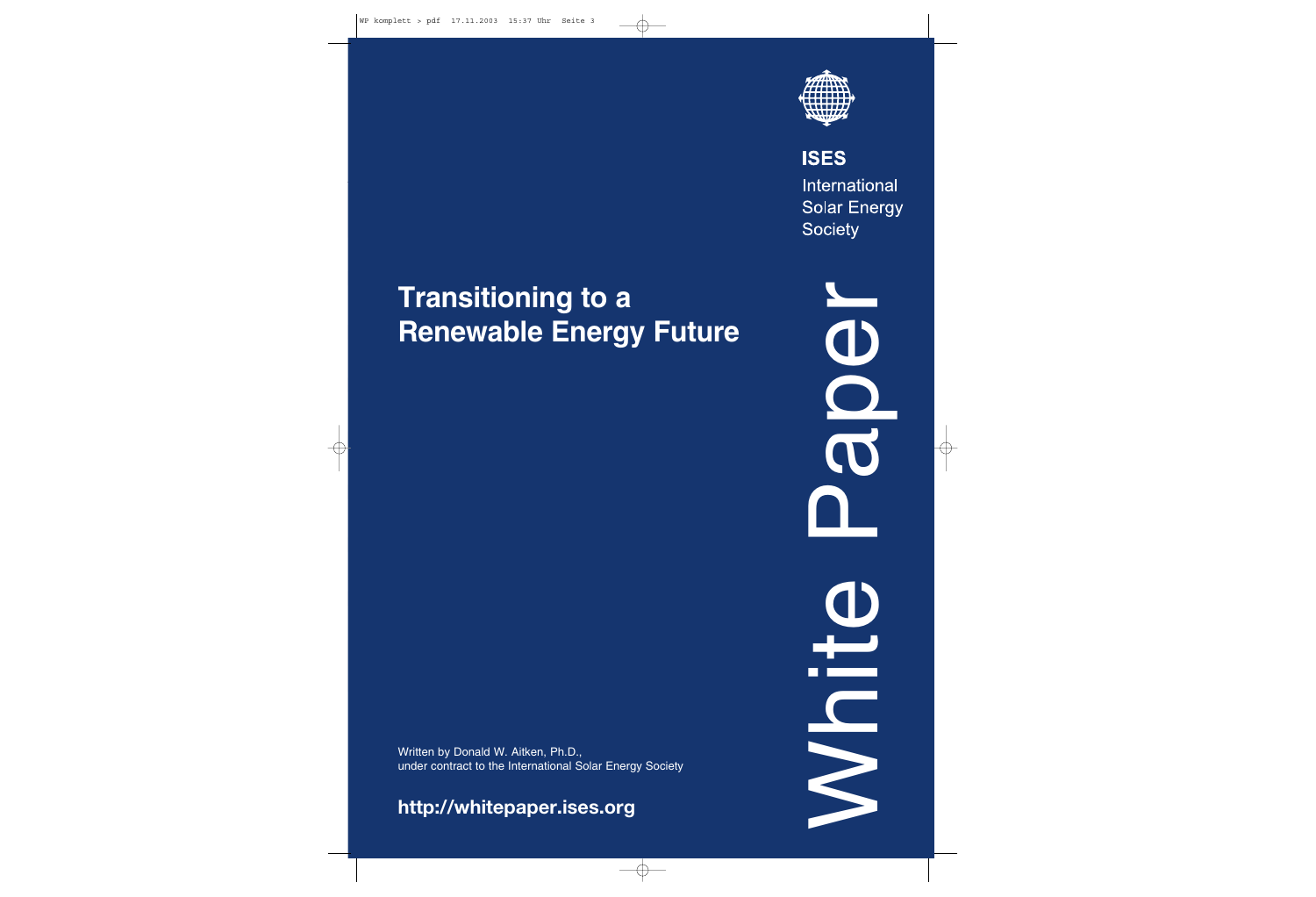# **Contents**

| <b>Executive Summary</b>                                                                                         | 3  |
|------------------------------------------------------------------------------------------------------------------|----|
| <b>Summary of Policy Options and Implementation Measures</b>                                                     | 6  |
| <b>Preface: Solar Energy from Then to Now and Beyond</b>                                                         | 7  |
| <b>Framework, Scope and Limitations of this White Paper</b>                                                      | 8  |
| Definitions, terminology, and conversion factors                                                                 | 9  |
| Introduction -<br>A Global Energy Transition, Steering the Correct Course                                        | 10 |
| <b>New Elements Driving Public Policy toward</b><br>a Renewable Energy Transition                                | 12 |
| <b>Environmental warnings</b>                                                                                    | 12 |
| <b>Avoiding risks</b>                                                                                            | 13 |
| <b>Opportunities for governments</b>                                                                             | 14 |
| The Renewable Energy Resources: Characteristics,<br><b>Status of Development, and Potential</b>                  | 15 |
| <b>Bioenergy</b>                                                                                                 | 15 |
| <b>Geothermal energy</b>                                                                                         | 18 |
| Wind power and intermittent<br>renewable energy resources                                                        | 20 |
| Energy and power from the wind                                                                                   | 20 |
| Achieving high penetrations of energy from wind<br>and other intermittent renewable energy sources               | 22 |
| A few notes about the hydrogen transition                                                                        | 23 |
| Direct use of the sun's energy                                                                                   | 23 |
| Overview                                                                                                         | 23 |
| Passive solar heating and daylighting of buildings                                                               | 25 |
| Solar water and space heating                                                                                    | 27 |
| Solar thermal electric energy generation                                                                         | 28 |
| Solar photovoltaic electric energy production                                                                    | 30 |
| National and Local Factors Supporting the Development and<br><b>Application of Renewable Energy Technologies</b> | 34 |
| Meeting international greenhouse gas reduction commitments                                                       | 34 |
| Enhancing the productivity of energy expenditures,<br>and the creation of new jobs                               | 34 |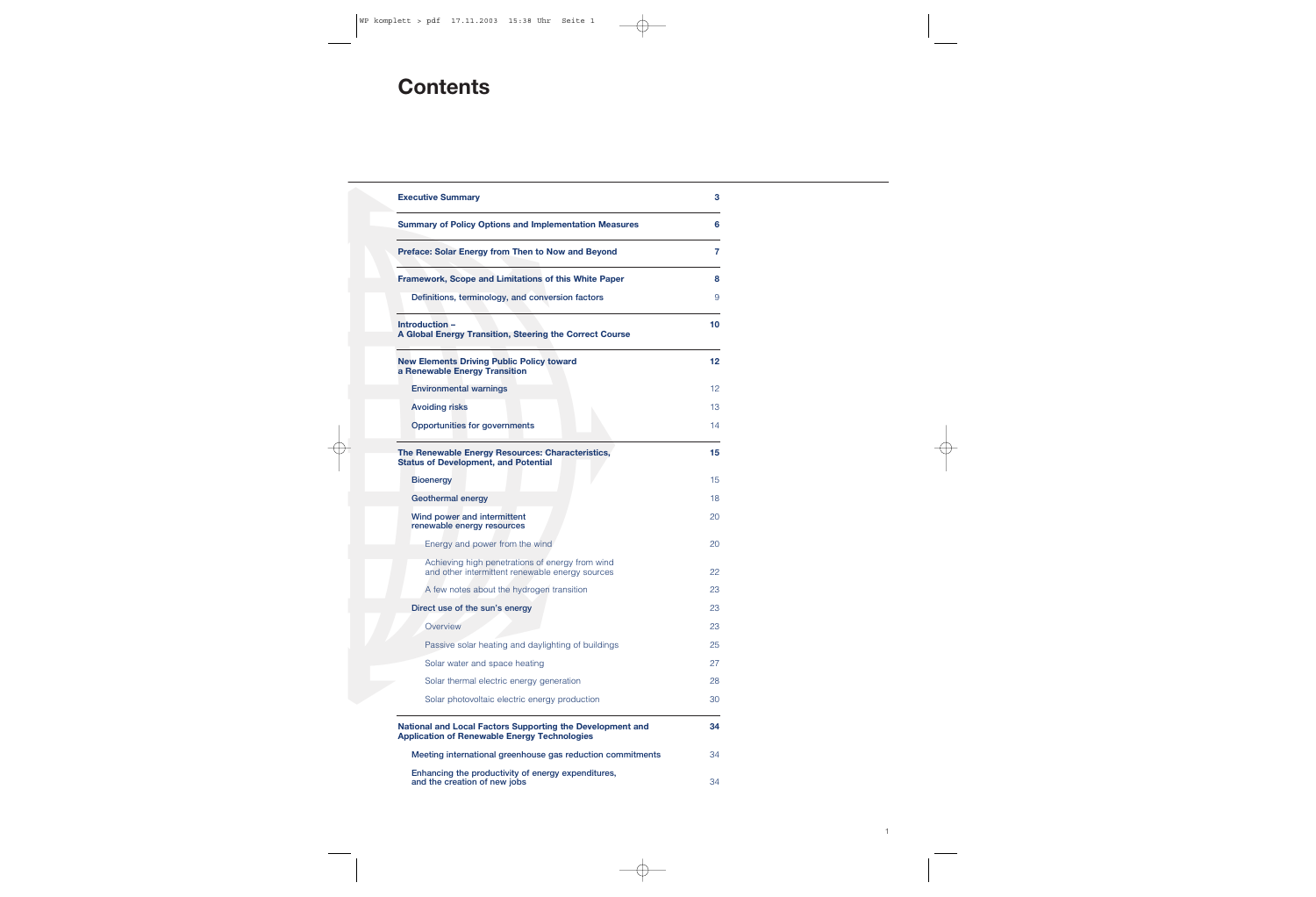| <b>Policies to Accelerate the Application of Renewable Energy</b><br><b>Resources</b>                    | 36 |  |
|----------------------------------------------------------------------------------------------------------|----|--|
| <b>Overview</b>                                                                                          | 36 |  |
| City policies can lead the way                                                                           | 37 |  |
| The Sacramento Municipal Utility District                                                                | 37 |  |
| Los Angeles and San Francisco                                                                            | 38 |  |
| National policies to promote new renewable<br>energy developments                                        | 39 |  |
| Renewable electricity standards                                                                          | 39 |  |
| Developing a balanced renewable energy portfolio                                                         | 39 |  |
| One especially successful policy instrument:<br>"feed-in" tariffs                                        | 41 |  |
| The developing nations                                                                                   | 42 |  |
| <b>Market-based Incentives</b>                                                                           | 43 |  |
| <b>Overview</b>                                                                                          | 43 |  |
| Requirements for introducing fair market incentives<br>for renewable energy                              | 44 |  |
| Redressing inequities in market subsidies for<br>the energy sources                                      | 44 |  |
| Developing a consistent method for estimating<br>energy costs                                            | 45 |  |
| The Role of R&D in Supporting the Renewable Energy Transition                                            | 47 |  |
| <b>Two Comprehensive National Clean Energy Policy Models</b>                                             | 48 |  |
| The United States: Leadership from the states, and a<br>clean energy blueprint for an alternative future | 48 |  |
| Present (2003) status of renewable energy policies<br>in the U.S.                                        | 48 |  |
| A powerful clean energy blueprint for the U.S.                                                           | 49 |  |
| Germany: A significant long range renewable energy policy                                                | 51 |  |
| <b>Conclusion</b>                                                                                        | 52 |  |
| <b>Acknowledgements</b>                                                                                  | 54 |  |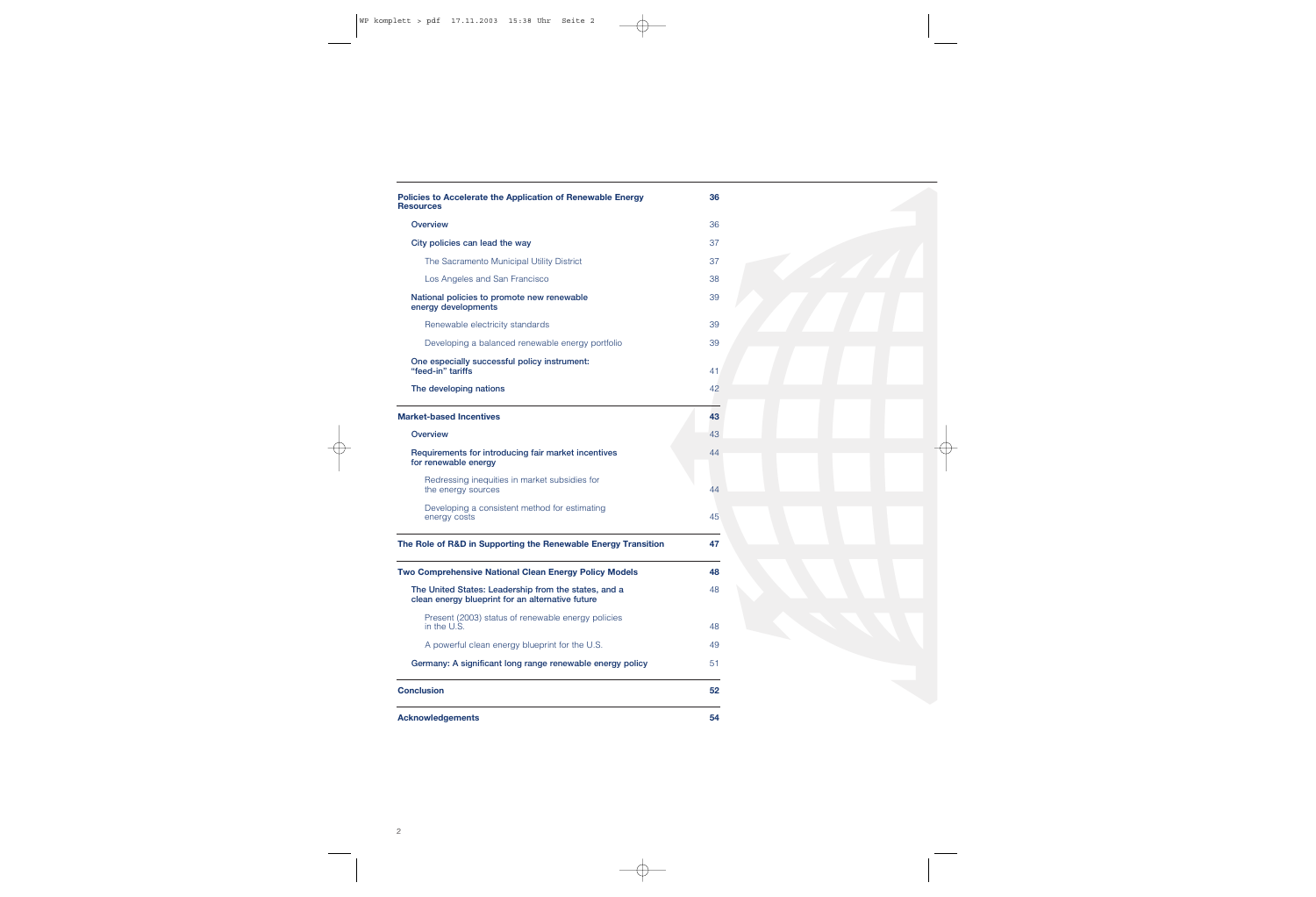### **Executive Summary**

This White Paper provides a rationale for effective governmental renewable energy policies worldwide, as well as sufficient information to accelerate effective governmental policies. It is the thesis of this White Paper that a worldwide effort to generate the renewable energy transition must emerge at the top of national and international political agendas, starting now.

In the history of human energy use, the White Paper records that sustainable resources were the sole world supply, even in nascent industrial development well into the 1800s, and that the world will necessarily again have to turn to sustainable resources before the present century is over. The fossil fuel period is therefore an "era", not an age, and highly limited in time in comparison with the evolution, past and future, of civilizations and societies. Accordingly, it is critical for governments to view what remains of the fossil fuel era as a transition.

The White Paper reveals that policies now in existence, and economic experience gained by many countries to date, should be sufficient stimulation for governments to adopt aggressive long-term actions that can accelerate the widespread applications of renewable energy, and to get on a firm path toward a worldwide "renewable energy transition", so that 20 % of world electric energy production can come from renewable energy sources by 2020, and 50 % of world primary energy production by 2050. There can be no guarantee this will happen, but the White Paper presents compelling arguments that show it is possible, desirable, and even mandatory.

The window of time during which convenient and affordable fossil energy resources are available to build the new technologies and devices and to power a sustained and orderly final great world energy transition is short – an economic timeline that is far shorter than the time of physical availability of the "conventional" energy resources. The White Paper argues that the attractive economic, environmental, security and reliability benefits of the accelerated use of rene wable energy resources should be suffi cient to warrant policies that "pull" the changes necessary, avoiding the "push" of the otherwise negative consequences of governmental inaction. There is still time left for this.<br>The White Paper presents three major

conditions that are driving public policy toward a renewable energy transition: 1) newly emerging and better under-

- stood environmental constraints; 2) the need to reduce the myriads of
- risks from easy terrorist targets and from breakdowns in technologies on which societies depend; and<br>3) the attractiveness of the economic
- and environmental opportunities that will open during the renewable energy transition.<br>The renewable energy transition will

accelerate as governments discover how much better the renewable energy policies and applications are for econo mies than the present time- and re source-limited policies and outmoded and unreliable centralized systems for power production and distribution. Today, it is public policy and political

leadership, rather than either technology or economics, that are required to move forward with the widespread application of the renewable energy technologies and methodologies. The technologies and economics will all improve with time, but the White Paper shows that they are sufficiently advanced at present to allow for major penetrations of renewable energy into the mainstream energy and societal infrastructures. Firm goals for penetrations of renewable energy into primary energy and electrical energy production can be set by governments with confidence for the next 20 years

- 
- had nongy toosocote. The White Paper Tensor<br>Had nongy to the concernent and the concernent and the concernent and the concernent and the concernent and the starting and the concernent and the starting and the starting of t
	- city demand from wind by 2020 appe ars to be within reach. So is a goal of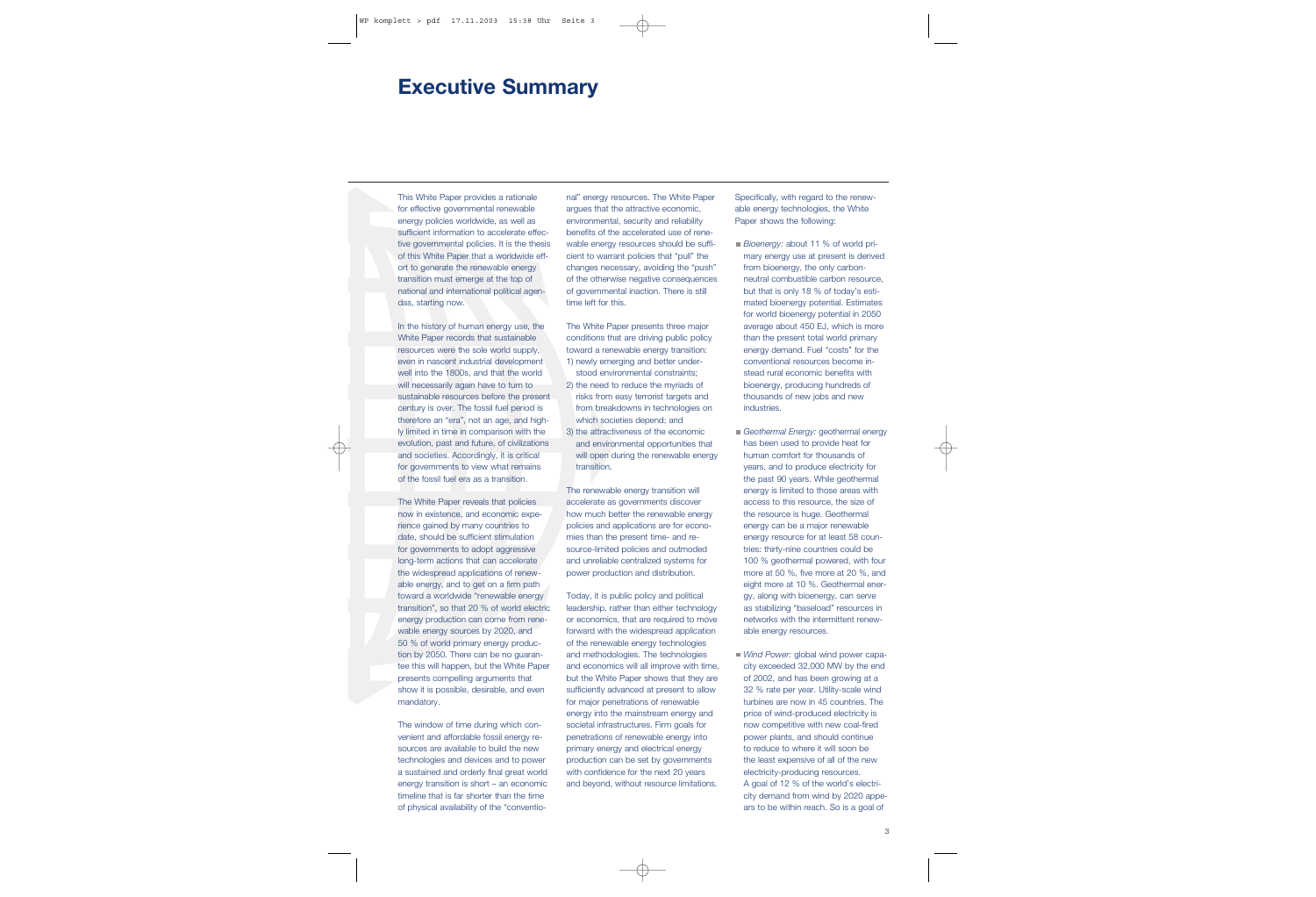20 % of Europe's electricity demand by 2020. This development pace is consistent with the historical pace of development of hydroelectric and nuclear energy. The 20 % penetration goal for the intermittent renewable energy resources is achievable within present utility operations, without requiring energy storage.

- *Solar Energy:* The energy from the sun can be used directly to heat or light buildings, and to heat water, in both developed and developing nations. The sun's radiant energy can also directly provide very hot water or steam for industrial processes, heat fluids through concentration to temperatures sufficient to produce electricity in thermal-electric generators or to run heat engines directly, and produce electricity through the photovoltaic effect. It can be used directly to enhance public safety, to bring light and the refrigeration of food and medicine to the 1.8 billion people of the world without electricity, and to provide communications to all regions of the world. It can be used to produce fresh water from the seas, to pump water and power irrigation systems, and to detoxify contaminated waters, addressing perhaps the world's most critical needs for clean water. It can even be used to cook food with solar box cookers, replacing the constant wood foraging that denudes ecosystems and contaminates the air in the dwellings of the poor.
- *Buildings:* in the industrial nations, from 35 % to 40 % of total national primary use of energy is consumed in buildings, a figure which approaches 50 % when taking into account the energy costs of building materials and the infrastructure to serve buildings. Letting the sun shine into buildings in the winter to heat them, and letting diffused daylight enter the building to displace electric lighting, are both the most efficient and least costly forms of the direct use of solar ener-

gy. Data are mounting that demon strate conclusively enhancements of human performance in daylit buildings, with direct economic and educational benefits that greatly multiply the ener gy-efficiency "paybacks". The integra ted design of "climate-responsive" buildings through "whole building" design methods enables major cost savings in actual construction, normal ly yielding 30 % to 50 % improvement in energy efficiency of new buildings at an average of less than 2 % added construction cost, and sometimes at no extra cost.

*Solar Energy Technologies:* serious long-range goals for the application of solar domestic water and space hea ting systems need to be established by all governments, totaling several hundred million square meters of new solar water heating systems world wide by 2010. A worldwide goal of 100,000 MW of installed concentra ting solar power (CSP) technology by 2025 is also an achievable goal with potentially great long-term benefits. Photovoltaic (PV) solar electric techno-

logy is growing worldwide at an amaz ing pace, more than doubling every two years. The value of sales in 2002 of about US\$ 3.5 billion is projected to grow to more than US\$ 27.5 billion by 2012. PV in developed and devel oping nations alike can enhance local employment, strengthen local eco nomies, improve local environments, increase system and infrastructure reliability, and provide for greater secu rity. Building-integrated PV systems (BIPV) with modest amounts of stor age can provide for continuity of essential governmental and emergency operations, and can help to maintain the safety and integrity of the urban infrastructure in times of crisis. PV applications should be an element of any security planning for cities and gy. Dala are mounting that damon-<br>
are mounting that damon the state of the constants are mounted in the constant of the constant of the constant<br>
that once of given the constant of day it buildings, contance the overall

for estimating "levelized" costs for ener gy resources are flawed, and that they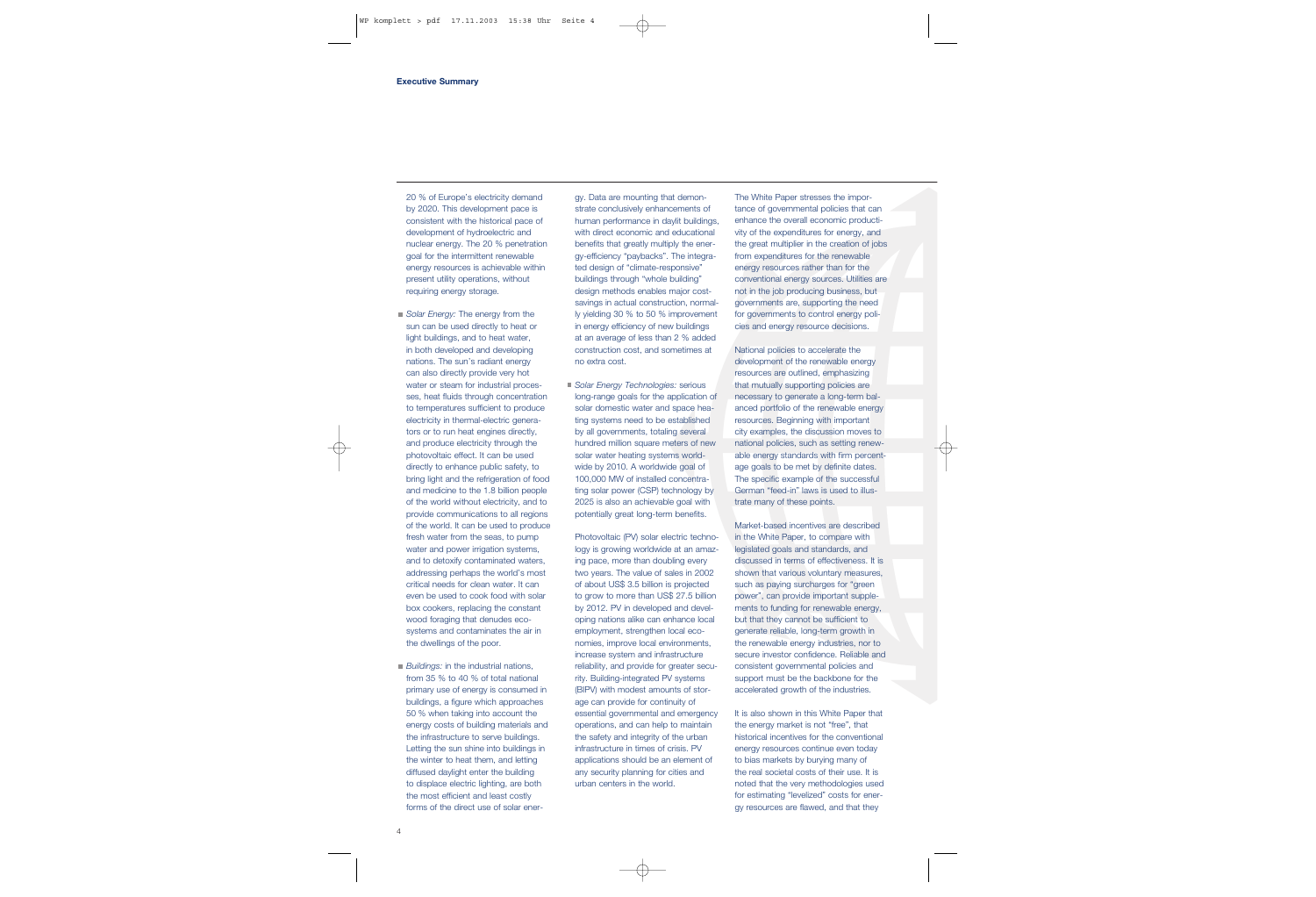are not consistent with the more realistic economic methodologies used by modern industries. Taking into account future fuel supply risk and price volatility in net present valuations of energy resource alternatives paints a very different picture, one in which the renewable energy resources are revealed to be competitive or near-competitive at the present time.

Even though this White Paper emphasizes the readiness of the renewable

energy technologies and markets to advance the penetration of these resources to significant levels in the world, an important component of any national renewable energy policy should be support for both fundamental and applied R&D, along with cooperation with other nations in R&D activities to enhance the global efficiency of such research. It is both significant and appropriate that the European Commission has agreed to invest for

The White Paper concludes with the presentation of two comprehensive national energy policies to demonstrate the method of integration of various individual strategies and incentives into single, long-range policies with great potential returns.

All of those square meters of collectors and hectares of fields capturing solar energy, blades converting the power of the wind, wells delivering the Earth's

*Governments need to set, assure and achieve goals to accomplish simultaneously aggressive efficiency and renewable energy objectives. The implementation mechanisms for achieving these goals must be a packaged set of mutually supportive and self-consistent policies. The best policy is a mix of policies, combining long term renewable energy and electricity standards and goals with direct incentive and energy production payments, loan assistance, tax credits, development of tradable market instruments, removal of existing barriers, government leadership by example, and user education.*

the next five-year period in sustainable energy research an amount that is 20 times the expenditure for the 1997-2001 five-year period.

thermal energy, and waters delivering the energy of river flows, waves and tides, will displace precious and dwindling fossil fuels and losses of energy from the worldwide phase-out of nuclear power. Sparing the use of fossil fuels for higher economic benefits, or using them in fuel-saving and levelizing "hybrid" relationship with the intermittent renewable energy resources (sun and wind), will contribute to leaner, stronger, safer

societies and economies. And, in the process, carbon and other emissions into the atmosphere will be greatly reduced, now as a result of economically attractive new activities, not as expensive environmental penalties.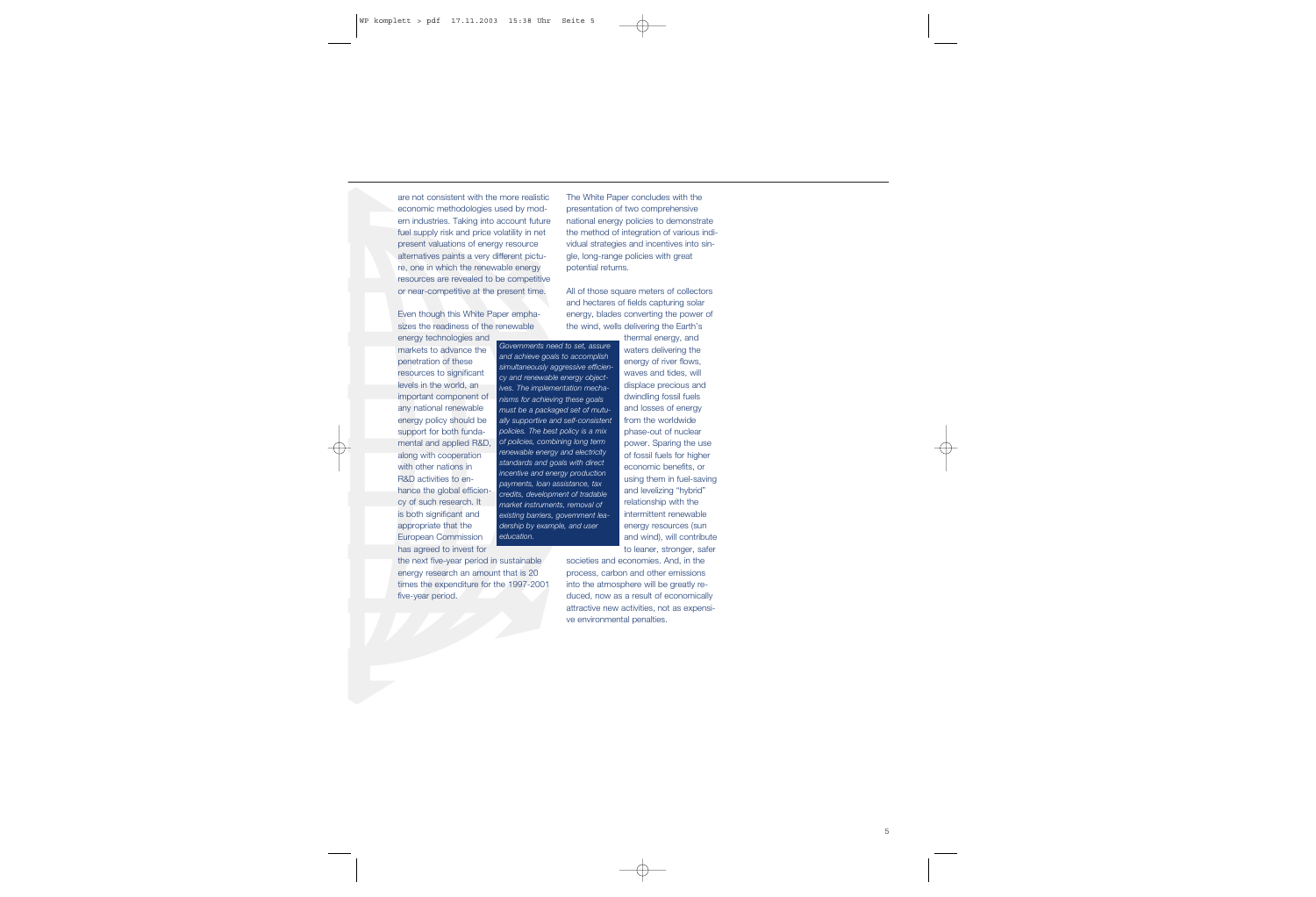# **Summary of Policy Options and Implementation Mechanisms**

- National multi-year goals for assured and increasing markets for renewable energy systems, such as "Renewable Energy Standards" (also called, in the U.S., "Renewable Portfolio Standards", or RPS), or the EU Renewables Directive, especially when formulated to support balanced development of a diversity of renewable energy technologies;
- **Production incentives, such as "feed**in" laws, production tax credits (PTC), and net metering;
- Financing mechanisms, such as bonds, low-interest loans, tax credits and accelerated depreciation, and green power sales;
- System wide surcharges, or system benefits charges (SBC), to support financial incentive payments and loans, R&D and public interest programs;
- Credit trading mechanisms, such as Renewable Energy Credits (RECs) or carbon reduction credits, to enhance the value of renewable energy, to increase the market access to those energy sources, and to value the environmental benefits of renewables;
- Specific governmental renewable energy "quotas" for city and state renewable energy procurements;
- Removal of procedural, institutional and economic barriers for renewable energy, and facilitation of the integration of renewable energy resources into grids and societal infrastructure;
- Consistent regulatory treatment, uniform codes and standards, and simplified and standardized interconnection agreements;
- Economic balancing mechanisms, such as pollution or carbon taxes (which can then be diverted as "zero sum" incentives to the non-polluting and non-carbon technologies);
- **E** "Leveling the playing field" by redressing the continuing inequities in public subsidies of energy technologies and R&D, in which the fossil fuels and nuclear power continue to receive the largest share of support.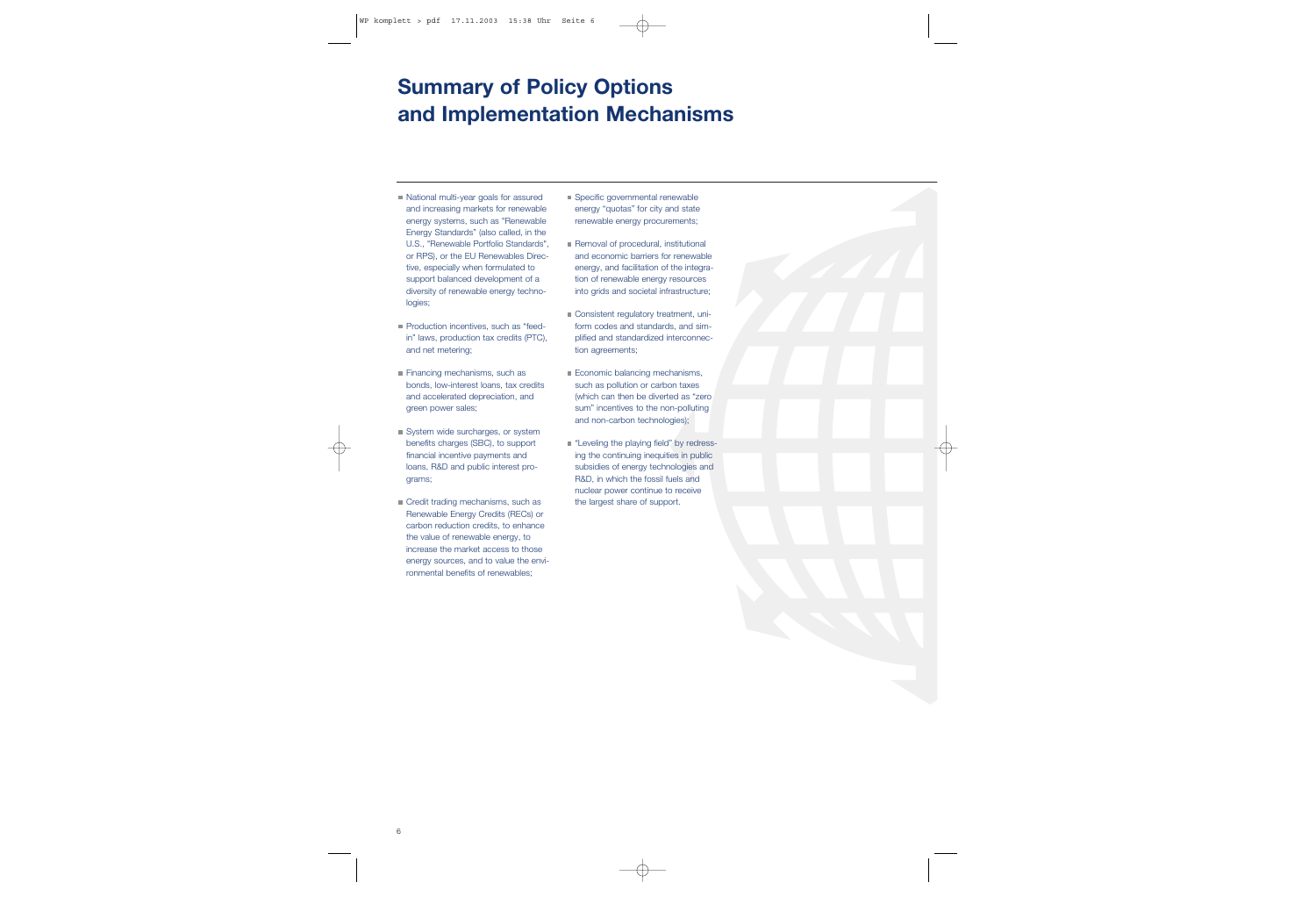# **Preface: Solar Energy from Then to Now and Beyond**

Solar energy is *not* an "alternative energy". It is the original and continuing primary energy source. All life and all civilizations have always been powered by solar energy. Expanding the technical applications of solar energy and its other renewable energy cousins to carry civilizations forward is simply a logical extension of its historic role, but also the inescapable key to achieving sustainability for human societies.

The solar energy that is absorbed by the Earth and atmosphere drives the great cycles of weather and ocean currents, distributing the energy over the face of the Earth. Solar energy provides the evaporation engine, lifting moisture to the atmosphere from where it can fall, bringing clean, fresh water to plants and filling the ponds, lakes, aquifers, streams, rivers and oceans, spawning and supporting all forms of life. Solar energy is tapped by plants through photosynthesis to energize the growth, directly and indirectly, of all life on Earth. The solar energy stored in wood and woody crops has been released by lightning in fire to renew wild ecological systems. More recently humans have released that stored solar energy in controlled fires to provide comfort and cooking. And the sun's direct heat has been adapted into shelters to warm humans in cold climates for time eternal.

As human social groupings evolved into cities, the sun continued to provide support with ever expanding uses of its energy for life and commerce. Rivers filled by sun-provided water became transportation sources and locations for great cities. The solar-driven power of wind was tapped to grind grain in great windmills, and to power the sails across the oceans carrying explorers, settlers, and materials for commerce, and crossfertilizing civilizations. Water falling over water wheels converted the sun's energy of evaporation to power for machinery, such as for the early printing presses and cotton gins, and then turned the early (hydroelectric) generators to bring electricity to cities.<br>The solar energy released in burning

wood turned water to steam to greatly advance industry and transportation, and to provide for human thermal com fort in homes and buildings. Although the widespread use of coal developed in the second part of the 1800s, and oil

was discovered in the 1800s, wood was still the primary energy used to power industrial civiliza tions into the early 20<sup>th</sup> Century.<br>It was only during this

most recent century that human societies transit ioned to the fossil fuels for their primary energy needs, forgetting, over

time, that the energy in gas, oil and coal is also solar energy that had been stored in living tissue (biomass) that did not get a chance to decay, but rather was sto red, compressed, heated, and turned into fossil fuels over the last 500 million years. The cheap access to coal in new coal-mining settlements, and then the convenience of oil and gas, caused the widespread abandonment of passive solar, daylighting, and other environmen tal design features for buildings. Although solar water heating was com mercialized and common in a number of areas at the beginning of the 20<sup>th</sup> century, it, too, was replaced by the cheap convenience of gas and electricity. The direct use of solar energy has been replaced by the indirect use of stored ses and colling may and this lumined<br>
the east of the theorem (and the may or another collid and policid in the state of the state mention of the colling of the total mention of the colling method turned were provided in t

*From yielding the energy that powers the chemical, mechanical and electrical functions of all living things, and conditions their supporting environment, the sun's role in life and ecosystems has always come first, and will continue to do so for as long as life exists on this planet. Societies that accept this principle will flourish, while those that try to evade this truth for their own short-term economic benefit will fail.*

that. Therefore, it is a thesis of this White Paper that the world must emerge from this brief fossil-fueled moment in human history with a renewed dependence on "today's sunshine" for the entire portion of human history yet to be written.